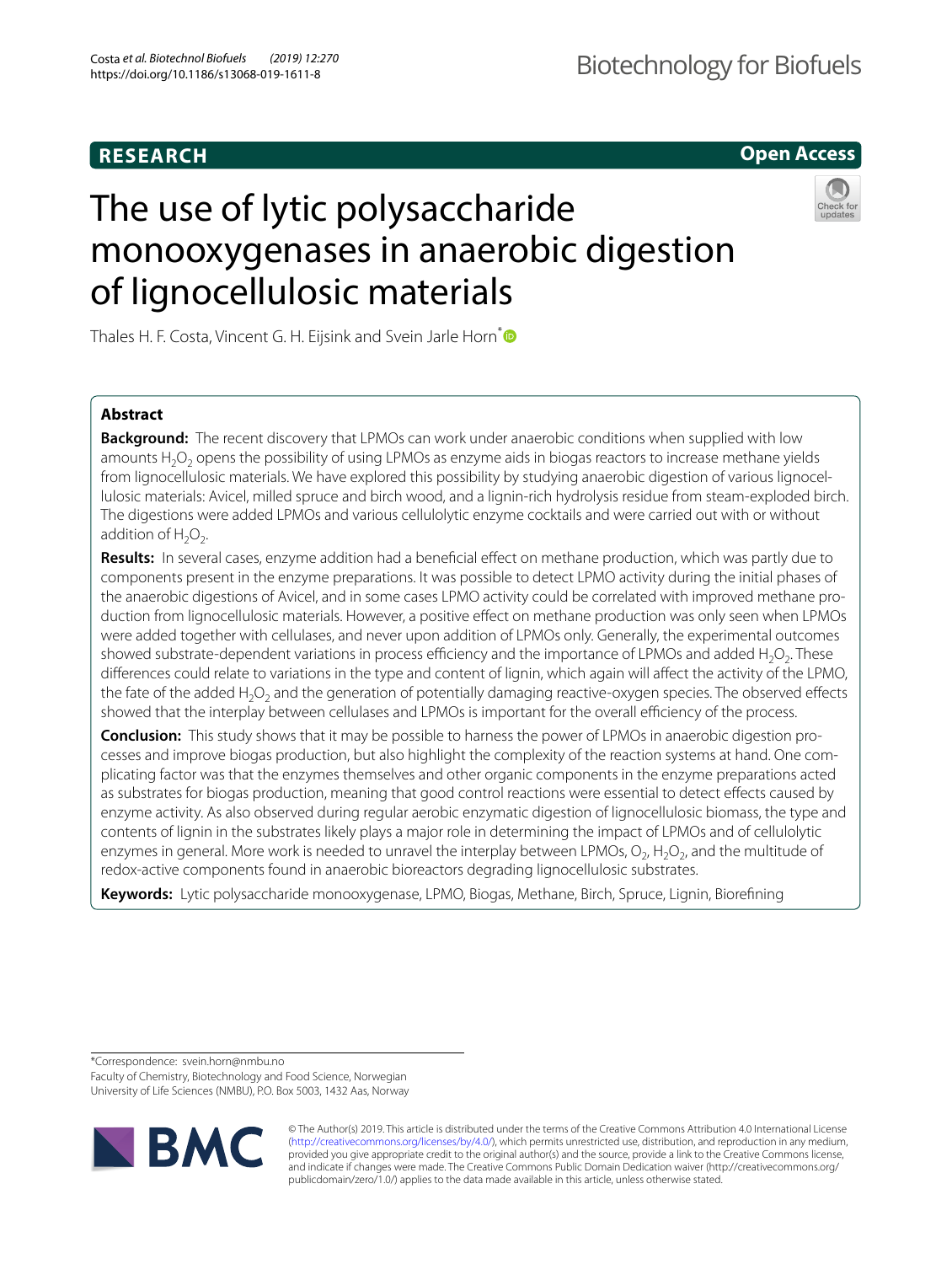#### **Background**

Biogas is an important part of current renewable fuel strategies and its usage worldwide is increasing [[1\]](#page-12-0). For example, the anaerobic digestion of food waste for biomethane production has been extensively studied and is today an established process in many countries [[2\]](#page-12-1). Forestry and agricultural residues have also drawn attention as potential substrates for biogas production [[3\]](#page-12-2). Anaerobic digestion of such lignocellulosic residues would be an important contribution to meet future demands for renewable fuels and generally add more value to biorefning of lignocellulosic feedstocks [[4](#page-12-3)[–6](#page-12-4)]. Moreover, integration of biogas production into frst- and secondgeneration bioethanol plants would increase the output of fuels. Lignin-rich residues are the main waste material in second generation ethanol biorefneries, and since only 40% of the lignin typically is used to cover factory energy demands by burning [[7\]](#page-12-5), leftover residues are available for diferent valorization strategies such as biogas production.

Lignocellulose is mainly comprised of cellulose, hemicellulose and lignin assembled in a complex matrix, which makes lignocellulosic biomasses very recalcitrant [[8\]](#page-12-6). Strategies to degrade lignocellulosic materials have included chemical and mechanical pretreatments and the use of lignocellulose-active enzymes originating from wood decay microorganisms. Lytic-polysaccharide monooxygenases (LPMOs) are oxidoreductases that can cleave recalcitrant crystalline polysaccharide chains by oxidizing one of the carbons in scissile glycosidic bonds [[9–](#page-12-7)[11\]](#page-12-8). LPMO activity requires a reductant, such as ascorbic acid or lignin fragments [\[12–](#page-12-9)[14\]](#page-12-10) and leads to production of oxidized oligosaccharides that can be further degraded by classical hydrolytic enzymes to produce fermentable sugar monomers. Since their discovery, LPMOs have been assumed to utilize  $O_2$  as co-substrate [[15\]](#page-12-11). However, it has recently been discovered that  $H_2O_2$ is much more efective in driving the LPMO reaction [\[16](#page-12-12), [17\]](#page-12-13). It is nevertheless currently debated whether under aerobic conditions LPMOs use  $O_2$  directly [\[18\]](#page-12-14) or if  $H_2O_2$ is produced in situ by reactions involving  $O_2$ , reductants and possibly non-substrate-bound LPMOs [\[11,](#page-12-8) [16](#page-12-12)]. In any case, and most importantly, it is now clear that LPMOs can be activated under anaerobic conditions by addition of  $H_2O_2$ .

Anaerobic digestion (AD) is a step-wise degradation of organic matter to biogas carried out by a microbial community. Enzymatic hydrolysis of polymeric material is the frst step and, therefore, potentially a rate-limiting step during biogas production. Previous studies have shown that treatment of lignocellulosic materials by commercial or in-house produced enzymes may improve biogas production from these materials in anaerobic settings [[19\]](#page-12-15). However, enzyme applications in largescale reactions are still limited due to high costs, and new approaches are needed to harness the potential of improving biogas production processes with enzymes [[20\]](#page-12-16). Building on recent research in the LPMO feld, in this study, we have assessed the efects of adding LPMOs or cellulolytic enzyme blends containing LPMOs on biogas production from diferent lignocellulosic materials. The aim was to investigate if LPMOs could be activated in biogas reactors, and if LPMO activity could improve biogas production.

#### **Results and discussion**

## **Verifcation of LPMO activity during anaerobic digestion conditions**

To verify LPMO activity under the conditions used in anaerobic digestion (AD) reactions, AD reactions were set up with Avicel as a model substrate to screen for initial production of C4-oxidized disaccharides (Glc4gemGlc) produced by LPMOs. Three enzyme preparations were analyzed: purifed *Nc*LPMO9C and the commercial cellulose cocktails Cellic® Ctec2 (rich in LPMO activity; estimated to around 15% of the protein) and Celluclast 1.5 L (poor in LPMO activity) [[21\]](#page-12-17). Enzymes were added at 4 mg protein per g DM.  $H_2O_2$  was supplied at the start of the experiment and before sampling at 24 h. Equal volume of  $H_2O$  was supplied to all control reactions where  $H_2O_2$  was not added.

Table [1](#page-2-0) shows that C4 oxidized products indeed were detected in some of the digestion reactions, and primarily in those containing *NcLPMO9C*. The C4-oxidized products are unstable over time and difficult to quantify [\[17](#page-12-13)] and are probably continuously consumed by the microbial community in the biogas reactors. This makes a detailed quantitative interpretation of the data in Table [1](#page-2-0) of little use. The highest levels of C4-oxidized products were detected in the samples taken after one minute (Table [1;](#page-2-0) Additional fle [1](#page-11-0): Figure S1). Also, the data in Table [1](#page-2-0) show a clear trend in that detection of C4-oxidized products correlates with the presence of added LPMOs (*Nc*LPMO9C and Ctec2). Of note, the reactions denoted as anaerobic had only their headspace flled with nitrogen gas, explaining the formation of LPMO products in the "anaerobic" reaction not added  $H_2O_2$ , as some oxygen was present in the reaction liquid making in situ  $H_2O_2$  formation possible [\[9](#page-12-7)]. Oxygen solubility in water at 37 °C is around 7 mg L<sup>-1</sup> or 218 µM [[22\]](#page-12-18). Most of this oxygen will be quickly consumed by the microbial community when the biogas reaction is initiated by substrate addition. However, at the start of the experiments some oxygen will be available to drive LPMO reactions.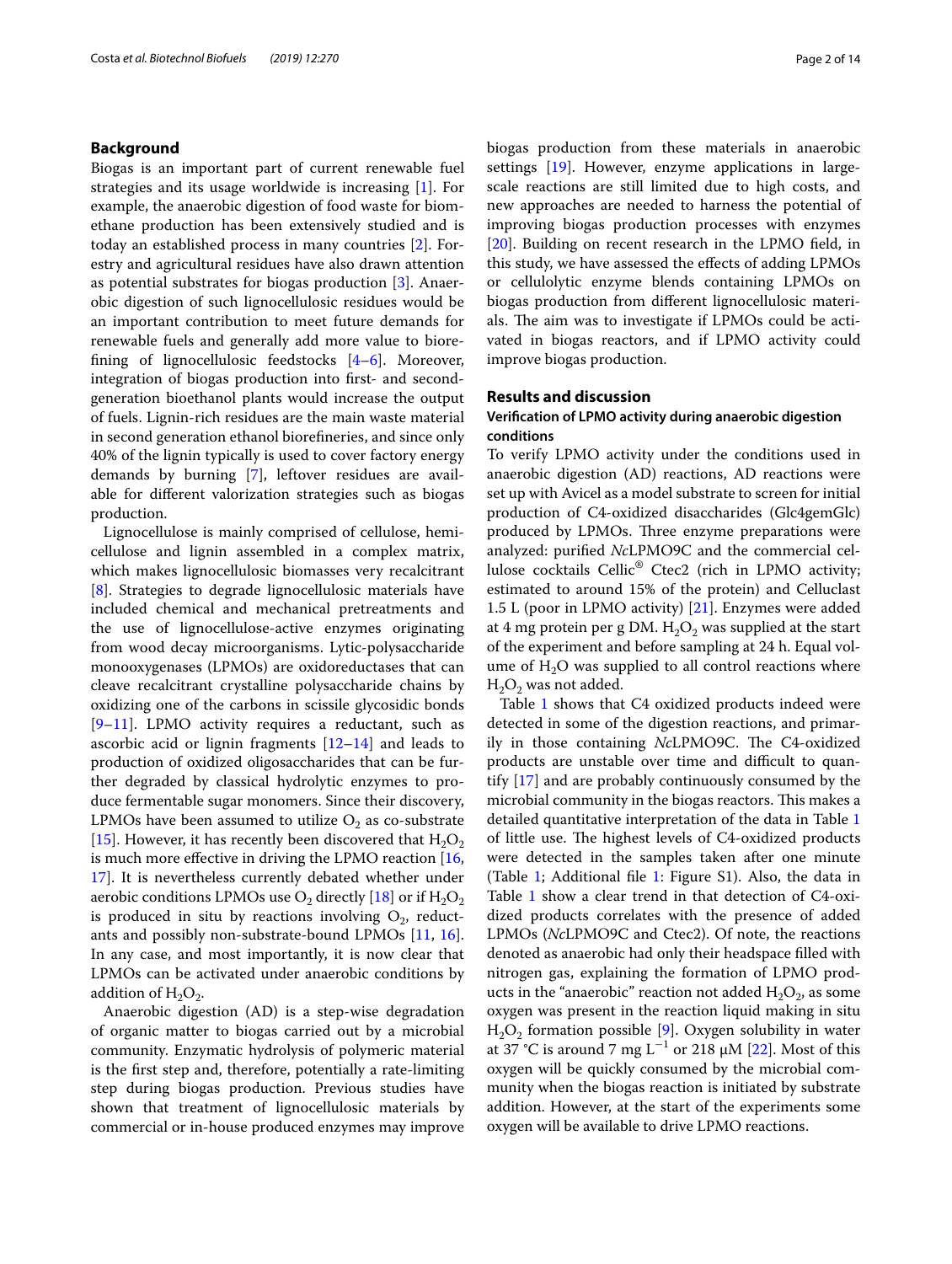| Sample                               | Glc4gemGlc (µM)                  |                |                |     |                          |                |                |     |  |  |
|--------------------------------------|----------------------------------|----------------|----------------|-----|--------------------------|----------------|----------------|-----|--|--|
|                                      | Anaerobic reactions <sup>a</sup> |                |                |     | <b>Aerobic reactions</b> |                |                |     |  |  |
|                                      | 1 min                            | 1 <sub>h</sub> | 4 <sub>h</sub> | 24h | 1 min                    | 1 <sub>h</sub> | 4 <sub>h</sub> | 24h |  |  |
| Control-Inoculum-only                | ndb                              | nd             | nd             | nd  | nd                       | nd             | nd             | nd  |  |  |
| Control-Inoculum $+H_2O_2$           | nd                               | nd             | nd             | nd  | nd                       | nd             | nd             | nd  |  |  |
| Avicel-only                          | nd <sup>b</sup>                  | nd             | nd             | nd  | nd                       | nd             | nd             | nd  |  |  |
| Avicel $+H_2O_2$                     | nd                               | nd             | nd             | nd  | nd                       | nd             | nd             | nd  |  |  |
| Avicel + Ctec2 + $H_2O_2$            | nd                               | 0.6            | nd             | nd  | nd                       | 1.1            | 2.8            | nd  |  |  |
| Avicel + Celluclast + $H_2O_2$       | nd                               | nd             | nd             | nd  | nd                       | nd             | 0.8            | nd  |  |  |
| Avicel + NcLPMO9C + $H_2O_2$         | $5.3^{b}$                        | 1.4            | 1.4            | nd  | 8.4                      | 2.8            | 2.5            | nd  |  |  |
| Avicel + Ctec2                       | nd                               | nd             | nd             | nd  | nd                       | 1.4            | 2.5            | nd  |  |  |
| Avicel + Celluclast                  | nd                               | nd             | nd             | nd  | nd                       | nd             | 0.8            | nd  |  |  |
| Avicel + NcLPMO9C                    | 9.5 <sup>b</sup>                 | 1.7            | 0.6            | nd  | 9.8                      | 3.4            | 3.1            | nd  |  |  |
| Avicel + boiledCtec2 + $H_2O_2$      | nd                               | nd             | nd             | nd  | nd                       | nd             | nd             | nd  |  |  |
| Avicel + boiledCelluclast + $H_2O_2$ | nd                               | nd             | nd             | nd  | nd                       | nd             | nd             | nd  |  |  |
| Avicel + boiled NcLPMO9C + $H_2O_2$  | nd                               | nd             | nd             | nd  | nd                       | nd             | nd             | nd  |  |  |

<span id="page-2-0"></span>**Table 1 Initial Glc4gemGlc concentrations in biogas reactions with Avicel supplemented with commercial cellulase**  cocktails (Cellic Ctec2 or Celluclast) or purified *NcLPMO9C* as well as H<sub>2</sub>O<sub>2</sub>

The headspace of the reactions contained nitrogen (anaerobic) or air (aerobic). The microbial inoculum was collected from a food-waste-and-cow-manure fed laboratory reactor. Enzymes were supplied once at time 0 at 4 mg of protein/g of substrate. Hydrogen peroxide was supplied at 0 h and 24 h (1 min before sampling at vigorous stirring) at 0.1 mM final concentration. The same volume of deionized water was added in all reactions without H<sub>2</sub>O<sub>2</sub>. Boiled enzyme control reactions plus H2O2 were also included. *nd* not detected

<sup>a</sup> Only the headspace was sparged with N<sub>2</sub>, meaning that some oxygen was present in the reaction mixture

b Chromatograms are shown in Additional file [1](#page-11-0): Figure S1

No oxidized products were detected after 24 h for any of the reactions, which might be a result of the active microbial community metabolizing all the released oxidized products, or a gradual inactivation of the LPMOs combined with instability of earlier generated products. It is reasonable to assume that such a rich microbial community can hydrolyze Glc4gemGlc to glucose and an oxidized monomer that will be consumed by the microbes. Importantly, no C4 oxidized products were observed in reactions with added boiled enzymes, substrate-only reactions or inoculum-only reactions.

### **Anaerobic digestion of lignocellulosic substrates supplemented with LPMOs**

Encouraged by the initial detection of C4 oxidized products during anaerobic digestion, a larger set of experiments was carried out to fnd possible links between LPMO activity and methane production. These anaerobic digestion experiments were run for 40 days and included four diferent substrates: Avicel, milled birch wood, milled spruce wood and a lignin-rich residue (LRR) obtained upon enzymatic hydrolysis of steam-exploded birch wood (see Table [2](#page-2-1)). The same three enzyme treatments as described above were included plus a blend

<span id="page-2-1"></span>**Table 2 Dry matter (DM), volatile solids (VS) and chemical composition of the lignocellulosic materials used as substrates in anaerobic reactions**

| <b>Materials</b>       | <b>DM</b><br>(% w/w) | VSb<br>(% w/w) | Chemical compositon <sup>a</sup> [% (w/w) of dry matter] |           |         |        |         |                     |                               |  |
|------------------------|----------------------|----------------|----------------------------------------------------------|-----------|---------|--------|---------|---------------------|-------------------------------|--|
|                        |                      |                | Arabinose                                                | Galactose | Glucose | Xvlose | Mannose | <b>Total lignin</b> | <b>Total</b><br>carbohydrates |  |
| <b>Birch</b>           | 93.5                 | 93.2           | 5.0                                                      | IJ        | 34.5    | 26.3   | 2.6     | 19.3 <sup>c</sup>   | 69.6                          |  |
| Spruce                 | 93.4                 | 93.0           | .3                                                       | l.9       | 38.0    | 5.6    | 11.5    | 27.0 <sup>c</sup>   | 58.3                          |  |
| LRR birch <sup>b</sup> | 94.5                 | 93.9           | 0.0                                                      | 0.1       | 9.1     |        | 0.1     | $80.3^{\circ}$      | 10.5                          |  |

<sup>a</sup> Values represent sugars in their dehydrated polymeric form

 $<sup>b</sup>$  Lignin-rich residue recovered as insoluble fraction at the end of a 48-h enzymatic hydrolysis of steam-explosion birch with Cellic Ctec2</sup>

<sup>c</sup> The ratio of syringylpropane to guaiacylpropane (S/G ratio) was determined to be 2.8 and 5.8 for birch and LRR birch, respectively. For spruce only G could be quantifed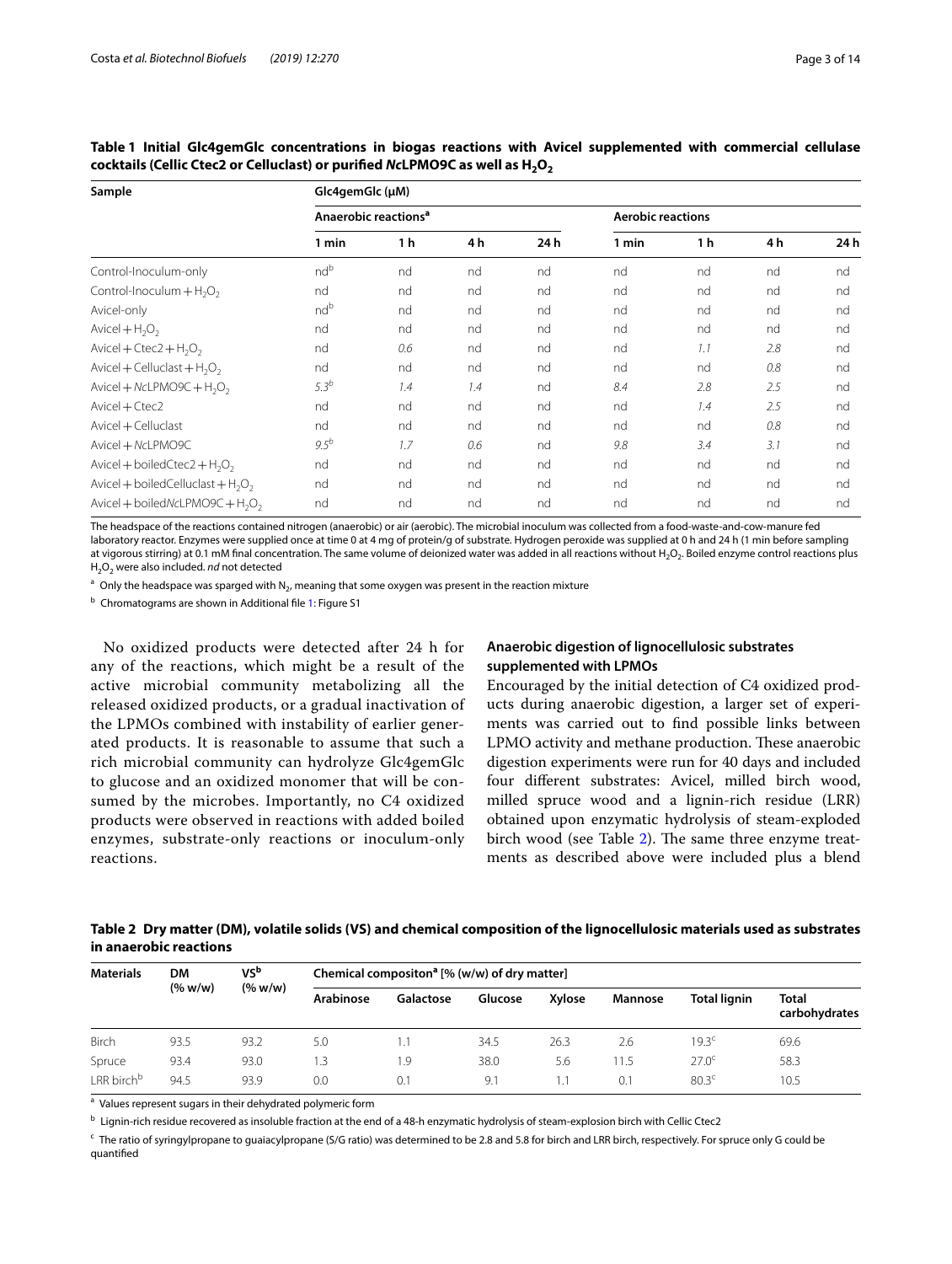of 85% Celluclast and 15% *Nc*LPMO9C (Cell+9C), all added at 4 mg protein per g DM substrate. In these experiments,  $H_2O_2$  or deionized water was injected four times, at 0, 24, 48 and 72 h. The effects on methane production rates are shown in Additional fle [1:](#page-11-0) Figures S2– S5. As control reactions we used boiled enzymes to account for non-enzymatic efects on biogas yield. In this way we accounted for all organic compounds added with the enzyme preparations and not only protein, which would be the case if we used a protein control such as Bovine Serum Albumin (BSA).

Analysis of methane production in reactions with no added enzymes revealed that anaerobic degradation of Avicel gave 2–3 times more cumulative methane after 40 days (236 mL  $gVS^{-1}$ ) than the other substrates (121 mL gVS<sup>-1</sup> for birch; 86 mL gVS<sup>-1</sup> for spruce; 85 mL gVS−<sup>1</sup> for LRR birch) (Fig. [1](#page-3-0)). Since Avicel is comprised of mainly cellulose, it is reasonable that methane production is higher for this substrate. However, it is interesting that the high levels of carbohydrates in birch (69.6% w/w) and spruce (58.3% w/w) did not translate into more methane compared to lignin-rich residue from birch (with only  $10.5\%$  w/w carbohydrates). The recalcitrance of birch and spruce might be related to the fact that these materials had not undergone any chemical or physical treatments except milling, while LRR had undergone steam explosion. Several studies have shown the beneft of chemical and/or physical treatments towards production of biogas from lignocellulosic materials [[5,](#page-12-19) [23](#page-12-20), [24](#page-12-21)]. Also, it is important to note that most of the methane

<span id="page-3-0"></span>

produced from LRR birch at the end of 40 days was originating from the lignin fraction. Based on the theoretical methane potential for cellulose (415 mL per g VS) and assuming that the entire carbohydrate fraction from LRR birch was consumed, 82 mL per g VS of the methane was generated from lignin, which represents 96% of the total accumulated methane. A previous study with anaerobic reactions with lignin-rich residue from birch also estimated that most of cumulative methane must have been produced from the lignin-fraction after 16 days of reaction [[25\]](#page-12-22).

Figure [2](#page-4-0) clearly shows that addition of the commercial enzyme preparations CTec2 (Fig. [2a](#page-4-0)) and Celluclast (Fig. [2](#page-4-0)b) leads to faster and larger biogas accumulation from Avicel, regardless of whether the enzymes were boiled or not. This shows that the commercial enzyme preparations contain compounds that are used as substrates by the microbes. This would include the enzymes themselves and other organic compounds found in the enzyme preparations. Biogas production in a control reaction with only BSA as a substrate, at the same protein concentration as for the enzyme trials, was lower than the increase in biogas production caused by addition of enzyme blends (Additional file [1](#page-11-0): Figure  $S_6$ ). This clearly indicates that other compounds than protein in the enzyme preparations contribute to biogas production. It should be noted that the inoculum used for the biogas reactions had a relatively low C/N ratio meaning that the microbial communities were not limited by nitrogen.

The effect of adding enzymes on overall biogas yields was much less when using an in-house purifed LPMO in buffer (Fig.  $2c$ ). Overall, Fig.  $2$  illustrates that these enzyme activity-independent efects dominated the observed efects of enzyme additions. Compared to boiled enzyme controls, the reactions with added Ctec2, *NcLPMO9C* or the Cell + 9C blend did show a slightly faster methane accumulation during the frst phase of the reaction (Fig. [2](#page-4-0)a, c, d; green lines; the actual rates are shown in Additional fle [1:](#page-11-0) Figure S2). This effect was not observed when  $H_2O_2$  was supplied. Generally, addition of  $H_2O_2$  had no effect or a negative efect on fnal biogas accumulation (compare green and blue curves in Fig. [2](#page-4-0)). Boiling of the enzymes had little efect on fnal methane yields from Avicel, except for CTec2 reactions where boiled enzyme gave a higher final methane yield (Fig. [2a](#page-4-0)). There is no obvious explanation for this observation; it is possible that the boiling made proteins and other compounds in the Ctec2 preparation more accessible to subsequent microbial digestion.

Addition of enzymes to biogas reactions with milled birch yielded varying results (Fig. [3](#page-5-0)) not allowing general conclusions to be drawn concerning the efect of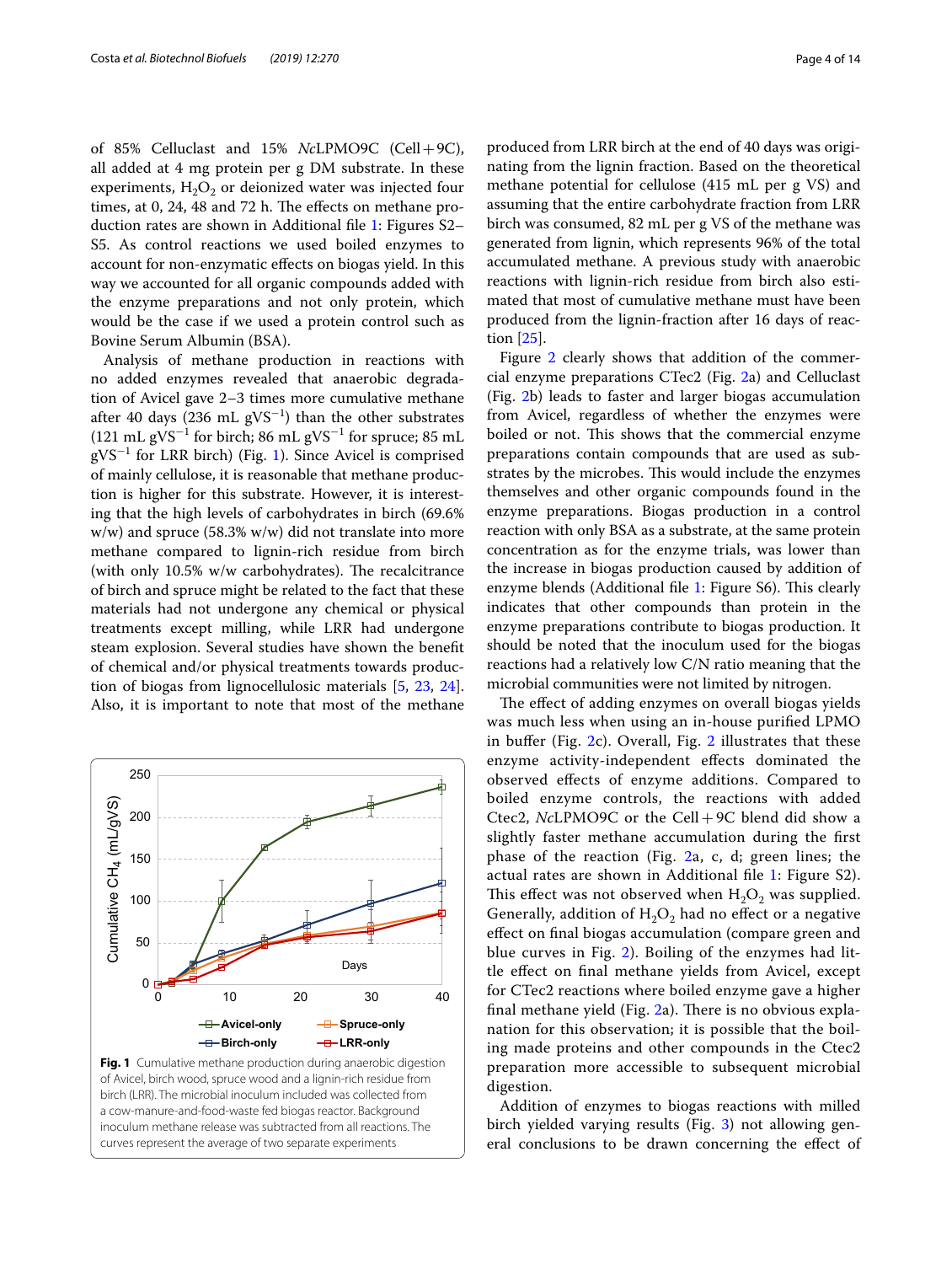

<span id="page-4-0"></span>without H<sub>2</sub>O<sub>2</sub>. Boiled enzyme control reactions with added H<sub>2</sub>O<sub>2</sub> are also shown. Background inoculum methane release was subtracted from all reactions in the calculation of methane production. The curves represent the average of two separate experiments. Methane production rates for these experiments are shown in Additional fle [1](#page-11-0): Figure S2

adding enzymes and/or  $H_2O_2$ . In this case, only Celluclast showed some tendencies of being benefcial for the biogas process. Interestingly, addition of  $Cell + 9C$ and  $H_2O_2$  resulted in a clear improvement in methane accumulation, relative to the same reactions with boiled enzyme or without  $H_2O_2$  (Fig. [3](#page-5-0)d). After 40 days of reaction, the biogas production was 57% higher than in the reactions with boiled enzyme. After 40 days, the biomethane potential for the birch samples plus enzymes, with and without  $H_2O_2$ , respectively, was 138 and 98 mL  $gVS^{-1}$  for Ctec2, 169 and 168 mL  $gVS^{-1}$  for Celluclast, 50 and 106 mL gVS<sup>−</sup><sup>1</sup> for *Nc*LPMO9C, and 193 and 122 mL  $gVS^{-1}$  for Cell + 9C.

Anaerobic reactions with spruce as substrate (Fig. [4](#page-6-0)) showed tendencies of a somewhat faster methane accumulation within the frst 15 days of incubation, especially for Celluclast (compared to reactions with boiled enzyme). However, enzyme addition did not afect fnal methane yields, which with and without  $H_2O_2$ , respectively, were 93 and 76 mL  $gVS^{-1}$  for Ctec2, and 87 and 103 mL gVS<sup>−</sup><sup>1</sup> for Celluclast after 40 days. *Nc*LPMO9C additions did not beneft methane production and led to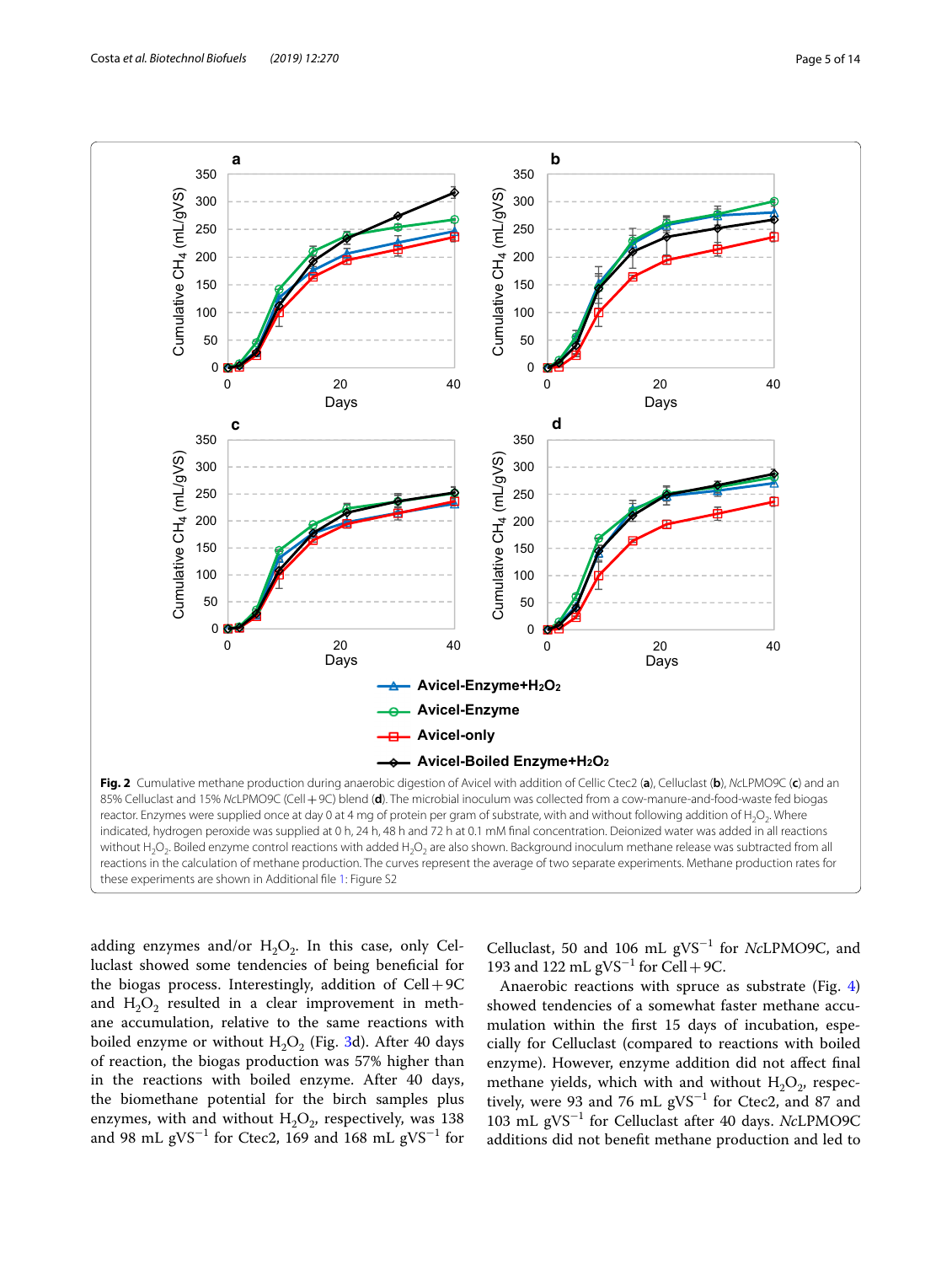

<span id="page-5-0"></span>without H<sub>2</sub>O<sub>2</sub>. Boiled enzyme control reactions with added H<sub>2</sub>O<sub>2</sub> are also shown. Inoculum methane release was subtracted from all samples in the calculation of methane production. The curves represent the average of two separate experiments. Methane production rates for these experiments are shown in Additional file [1:](#page-11-0) Figure S3

inhibition when combined with  $H_2O_2$  (Fig. [4c](#page-6-0)). However, combination of *Nc*LPMO9C and Celluclast led to a clear enhancement in biomethane production, in particular for the reactions without  $H_2O_2$  (Fig. [4](#page-6-0)d), which reached a final methane yield of 144 mL gVS $^{-1}$ . This yield after 40 days is 44% higher compared to the control reactions with boiled enzyme.

Reactions containing lignin-rich residue from birch (LRR) also showed a tendency of faster initial methane accumulation upon addition of cellulase cocktails, again particularly for Celluclast, but this time more independent of the addition of  $H_2O_2$  (Fig. [5\)](#page-7-0). After 40 days of incubation, the Ctec2 reactions had produced 72 and 98 mL  $gVS^{-1}$  of cumulative methane (Fig. [5](#page-7-0)a), with and without  $H_2O_2$ , respectively, while Celluclast addition gave 118 and 114 mL  $gVS^{-1}$  (Fig. [5b](#page-7-0)). Inter-estingly, as observed for spruce (Fig. [4\)](#page-6-0), the Cell+9C combination resulted in both higher initial methane production rates (Additional file [1](#page-11-0): Figure S5D) and final methane yields (Fig. [5d](#page-7-0)). The reaction with  $H_2O_2$ addition reached 115 mL  $gVS^{-1}$  of cumulative methane after 40 days. The improvement in methane release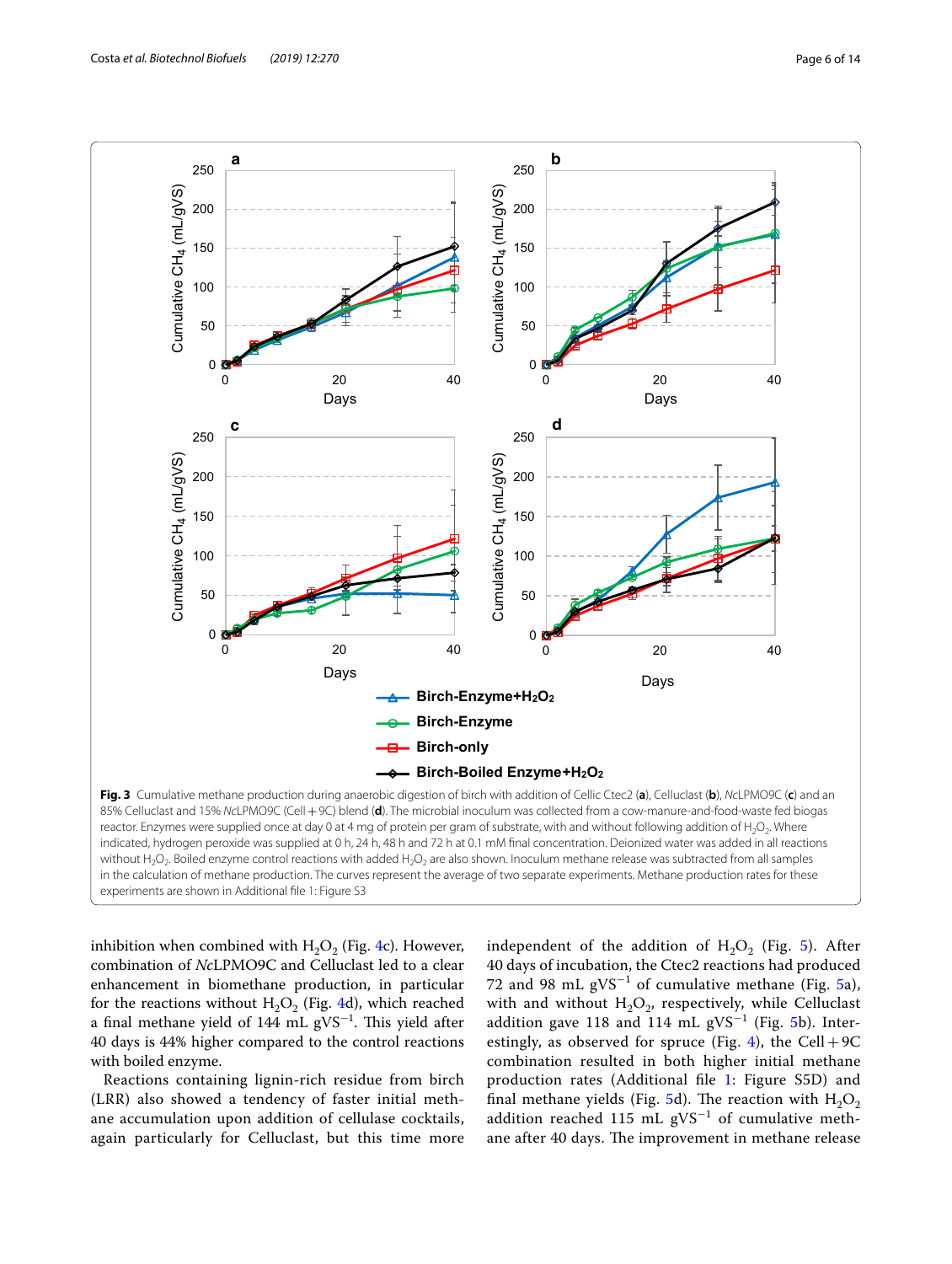

<span id="page-6-0"></span>indicated, hydrogen peroxide was supplied at 0 h, 24 h, 48 h and 72 h at 0.1 mM fnal concentration. Deionized water was added in all reactions without H<sub>2</sub>O<sub>2</sub>. Boiled enzyme control reactions with added H<sub>2</sub>O<sub>2</sub> are also shown. Inoculum methane release was subtracted from all samples in the calculation of methane production. The curves represent the average of two separate experiments. Methane production rates for these experiments are shown in Additional file [1:](#page-11-0) Figure S4

was more evident when  $H_2O_2$  was not supplied, with a maximum enhancement, relative to boiled control reaction, of 200% at day 5 (26,4 mL  $\rm gVS^{-1}$ ), and 23% after 40 days (131 mL  $\rm gVS^{-1}$ ; Fig. [5d](#page-7-0)). It is interesting to note that this increased production of methane happened even though the total polysaccharide content is low in LRR (10.5%; Table [1](#page-2-0)). LPMOs are known for acting on the crystalline portions of polysaccharide substrates  $[26]$  $[26]$ . This feature would be highly relevant for degrading the residual polysaccharides in ligninrich residues like LRR, as these would likely contain

recalcitrant crystalline structures remaining after enzymatic hydrolysis.

As observed for the reactions with other lignocellulosic substrates, addition of *Nc*LPMO9C alone had little efect on methane production from LRR (Fig.  $5c$ ). The combination of adding *NcLPMO9C* and H<sub>2</sub>O<sub>2</sub> led to reduced methane production (Fig. [5](#page-7-0)c), similar to that which was observed in the reactions with spruce (Fig. [4c](#page-6-0)) and birch (Fig. [3](#page-5-0)c), but diferent from that observed in the Avicel reactions (Fig. [2c](#page-4-0)). An important diference between Avicel and the other substrates is that Avicel does not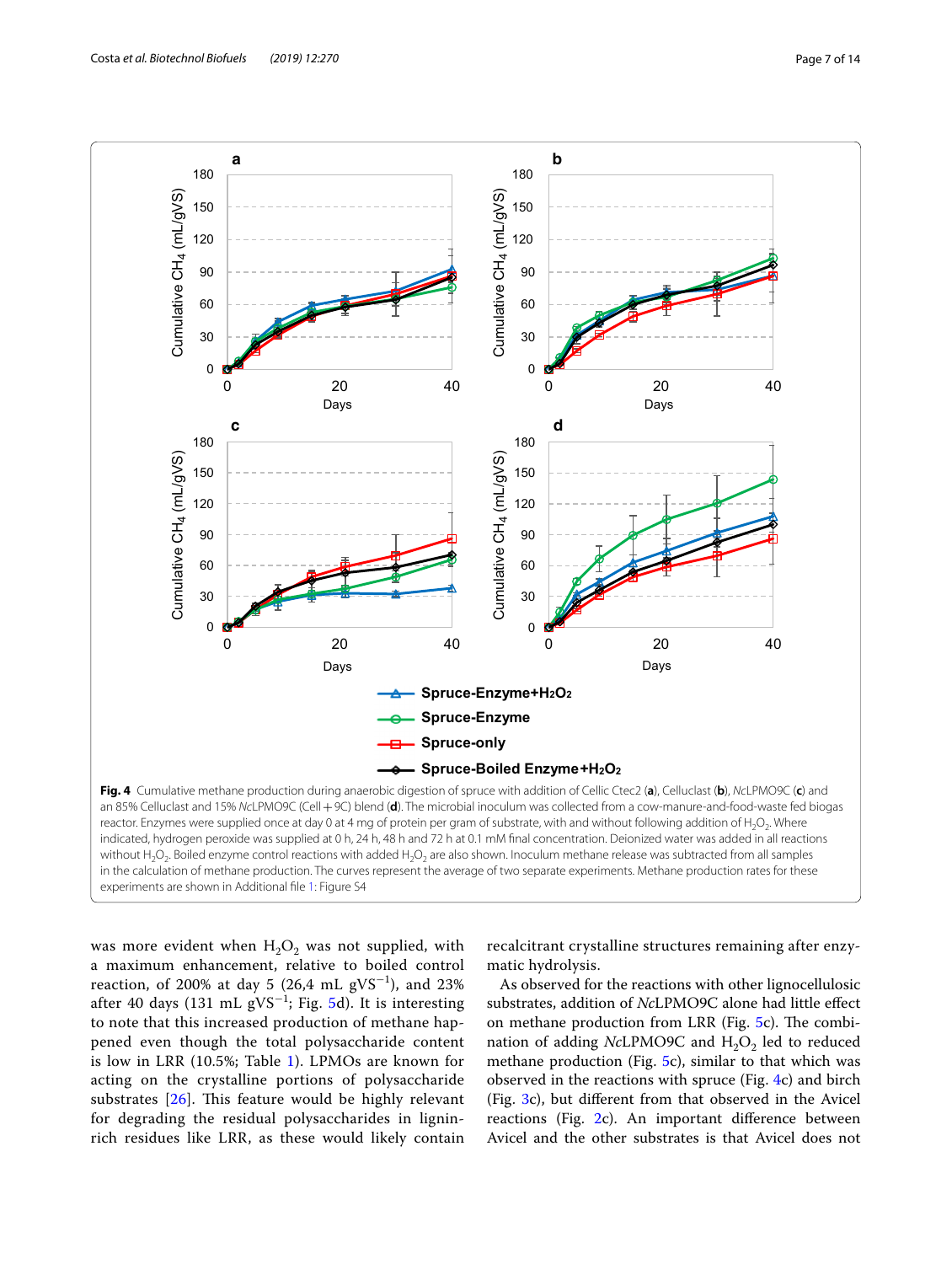

<span id="page-7-0"></span>contain lignin. Also, since *Nc*LPMO9C was a purifed enzyme preparation, reactions with *Nc*LPMO9C contained the highest concentration of LPMOs (4 mg/g). It is well known that LPMOs can be reduced and activated by the redox power of aromatic compounds, such as lignin [[14,](#page-12-10) [27](#page-12-24), [28](#page-12-25)], which activates the LPMO and changes the nature of the (now oxidized) lignin [[29\]](#page-12-26). Activated LPMOs, i.e. LPMOs in the copper Cu(I) state, may react non-productively with the added  $H_2O_2$ , which will generate reactive oxygen species that may damage the LPMOs themselves or other enzymes and microbes in

the reaction  $[30]$  $[30]$ . Lignin modification (i.e. oxidation) by LPMOs may potentially also afect the reactivity of lignin with  $H_2O_2$ , potentially generating damaging compounds, such as reactive oxygen species.

Overall, the experiments described above do show improvements of methane production rates and methane yields in some settings (relative to boiled enzyme), but without providing a very clear picture of what is optimal. The effects on methane production rates are shown in Additional fle [1:](#page-11-0) Figures S2–S5 and may seem more pronounced than the efects on fnal methane yields.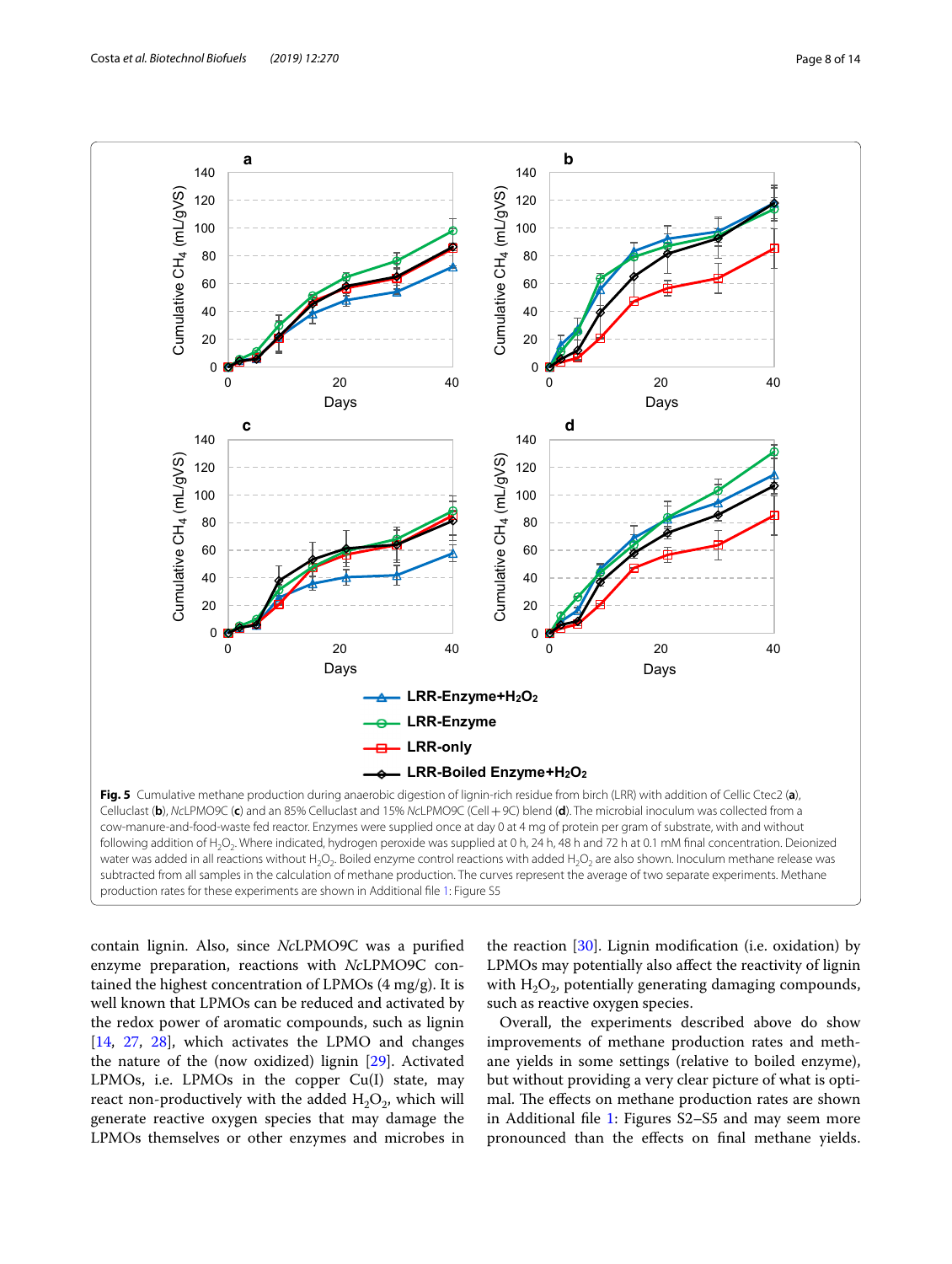The largest effects were typically observed in the beginning of the reactions and mostly when  $H_2O_2$  was not supplied. The fact that most of the enzymatic enhancement occurred in the frst days of the reactions coincides with the notion that the enzymatic hydrolysis of polysaccharides may be rate-limiting in the early stages of an anaerobic digestion [[23,](#page-12-20) [31,](#page-12-28) [32](#page-12-29)], especially if we consider that the concentration of any solubilized oxygen would be higher in the beginning of reactions, allowing LPMO activation.

In general, Celluclast additions showed the largest effects on methane yields after 40 days. The addition of Cellic Ctec2, which is a modern cellulase cocktail containing LPMOs that should be capable of more efficiently degrading cellulose, at least in the presence of  $H_2O_2$  [\[17](#page-12-13), [21\]](#page-12-17), tended to work less well, compared to Celluclast. An explanation could be that Celluclast contains more compounds that can be used for methane production. On a volume basis we also added more Celluclast to the biogas reactions since the enzyme concentration in this enzyme blend was lower than in Cellic Ctec2 (see "[Enzyme prepa](#page-10-0)[rations](#page-10-0)" section). Interestingly, Cell+9C led to the largest enhancements in biomethane production. Previous studies have demonstrated that supplementing Celluclast with LPMOs improves saccharifcation of lignocellulosic materials from spruce and birch and that this improvement was linked to LPMO activity [[21,](#page-12-17) [33](#page-12-30)]. It is plausible that this is the case also in biogas reactors, but more experiments are needed to confrm this. Importantly, increased methane yields were shown only for lignocellulosic substrates and not for Avicel, indicating that the presence of lignin is important. The lignin can affect the reactions by not only serving as a reductant needed for LPMO activation, but also affecting  $H_2O_2$  concentrations in the suspension by either reacting directly with  $H_2O_2$ or, if  $O_2$  is present [\[22\]](#page-12-18), result in in situ  $H_2O_2$  production  $[9]$  $[9]$ . The type and origin of the lignin, as well as lignin modifcations due to steam-explosion treatment and enzymatic hydrolysis, could play a role in how the various lignocellulosic materials interact with LPMOs [[34](#page-13-0)] and  $H_2O_2$ , which could explain the variations observed in the present study. The spruce lignin consisted mainly of guaiacyl units, while the birch and LRR-birch had syringyl-guaiacyl (S/G) ratios of 2.8 and 5.8, respectively (see Table [2\)](#page-2-1). It is known that lignin can generate electrons and interact with LPMOs [\[29](#page-12-26)], and it has been shown that methoxylated and methylated diphenols get oxidized due to LPMO activity  $[28]$  $[28]$  $[28]$ . Thus, the substrates used in this study have clear diference in the lignin composition, but currently it is not known in detail how this infuences LPMO activity.

The positive effects of the Cell+9C mixture on methane production in some settings show that the cellulolytic system is complex and demands several enzymes to function properly. It is intriguing that the Cell $+9C$  blend has a better efect on biogas production than Ctec2, which also is a cellulase/LPMO mixture. This could indicate that not only the cellulase/LPMO ratio is important, but also the specifc enzymes in the cocktails. It is not known which LPMOs are included in Ctec2, but it has been shown that the cocktail, similarly to *Nc*LPMO9C, also produces C4 oxidized sugars (Table [1\)](#page-2-0) [[21\]](#page-12-17). Nonetheless, LPMOs might differ in their affinity to the substrate, as well as in their reactivity with  $H_2O_2$ .

The observed effects of adding  $H_2O_2$  varied. In most cases, supply of  $H_2O_2$  was not beneficial. As  $H_2O_2$  was supplied only once a day, peak concentrations were as high as 0.100 mM, which may be toxic to the microorganisms and may promote the potentially damaging LPMOcatalyzed side reactions discussed above. The difference between birch (Fig.  $3$ ) and spruce (Fig.  $4$ ) in reactions with the Cell  $+9C$  mixture is remarkable. For birch, addition of  $H_2O_2$  led to increased methane yields, whereas for spruce the reaction without addition of  $H_2O_2$  had the highest methane yield. This might be related to the large diference in the content of S and G in the lignin fraction of these substrates (see Table [2\)](#page-2-1), and thus possible diferent reactivity towards  $H_2O_2$ . It should be noted that this diference between spruce and birch was confrmed by additional analytics, as discussed below.

#### **LPMO activity in digestions of lignocellulosic substrates**

In order to confrm the activity of *Nc*LPMO9C in reactions with lignocellulosic substrates, the formation of C4 oxidized products (Glc4gemGlc) during the frst 24 h of anaerobic digestions was analyzed. Milled birch, milled spruce and LRR birch were used as substrates. Only the two enzyme conditions involving *Nc*LPMO9C were included in this analysis: addition of purifed *Nc*LPMO9C or addition of the Cell+9C blend.  $H_2O_2$  was injected at 0 h and 24 h at a fnal concentration of 0.1 mM. Table [3](#page-9-0) shows that oxidized products were detected for some of the conditions. Reactions with added *Nc*LPMO9C showed oxidized products after 1 min and 1 h, but only for birch. After 4 h, similar amounts of oxidized products were detected in four reactions: with spruce and no  $H_2O_2$ supplied, and with birch with  $H_2O_2$  supplied, in reactions added *Nc*LPMO9C or Cell+9C (Table [3;](#page-9-0) see Additional fle [1](#page-11-0): Figure S7 for chromatograms). After 24 h, small amounts of C4 oxidized products were detected in all samples, but one.

Importantly, the remarkable contrast between the effect of  $H_2O_2$  on reactions with birch or spruce is reflected in methane production in the reactions with  $Cell+9C$  (Figs. [3d](#page-5-0) and [4](#page-6-0)d). In parallel with the detected LPMO activities (Table [3\)](#page-9-0), the birch biogas reaction was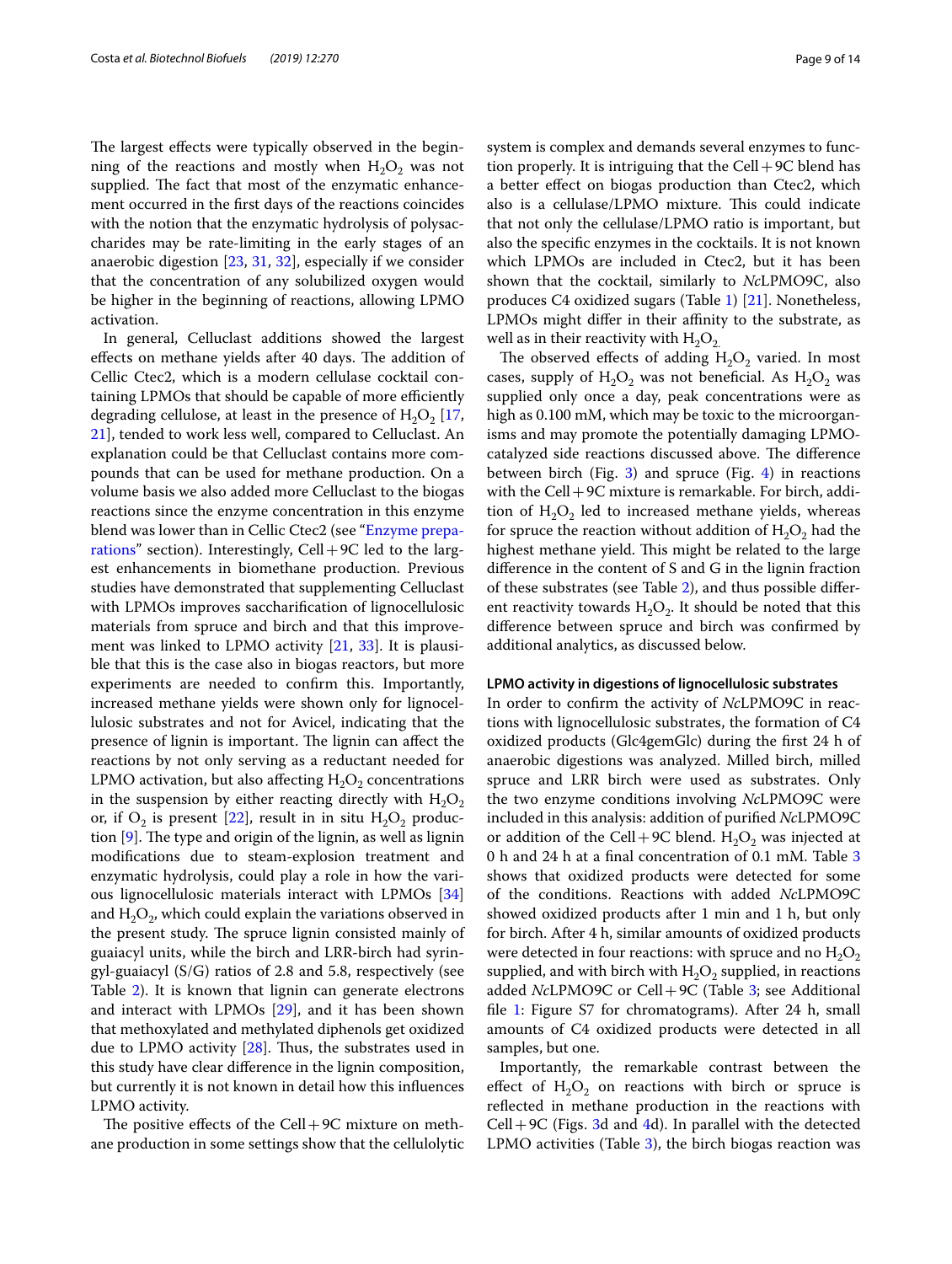<span id="page-9-0"></span>**Table 3 Initial Glc4gemGlc concentrations in biogas reactions with birch, spruce and lignin-rich residue from birch (LRR) supplemented with purifed** *Nc***LPMO9C or 85% Celluclast plus 15%** *Nc***LPMO9C (Cell+9C)**

| Sample: <sup>a</sup>                               | Glc4gemGlc (µM) |     |                  |      |  |  |  |
|----------------------------------------------------|-----------------|-----|------------------|------|--|--|--|
|                                                    | 1 min           | 1 h | 4 h              | 24 h |  |  |  |
| Birch-NcLPMO9C + $H_2O_2$                          | 3.9             | 0.3 | $2.5^{b}$        | 0.6  |  |  |  |
| Birch + NcLPMO9C                                   | 3.4             | 0.3 | nd               | 0.6  |  |  |  |
| Spruce + $NcLPMO9C + H_2O_2$                       | nd              | nd  | nd               | 0.8  |  |  |  |
| Spruce + NcLPMO9C                                  | nd              | nd  | $2.5^{b}$        | nd   |  |  |  |
| $LRR + NCLPMO9C + H_2O_2$                          | nd              | nd  | nd               | 0.3  |  |  |  |
| $LRR + NCLPMO9C$                                   | nd              | nd  | nd               | 0.6  |  |  |  |
| Birch-Cell + 9C + H <sub>2</sub> O <sub>2</sub>    | nd              | nd  | 2.8 <sup>b</sup> | 0.8  |  |  |  |
| $Birch + Cell + 9C$                                | nd              | nd  | nd               | 1.1  |  |  |  |
| Spruce + Cell + 9C + H <sub>2</sub> O <sub>2</sub> | nd              | nd  | nd               | 1.1  |  |  |  |
| $Spruce + Cell + 9C$                               | nd              | nd  | 2.0 <sup>b</sup> | 0.8  |  |  |  |
| $LRR + Cell + 9C + H2O2$                           | nd              | nd  | nd               | 0.8  |  |  |  |
| $LRR + Cell + 9C$                                  | nd              | nd  | nd               | 0.8  |  |  |  |

The microbial inoculum was collected from a food-waste-and-cow-manure fed reactor. Enzymes were supplied once at time 0 at 4 mg of protein/g of substrate, with and without following addition of  $H_2O_2$ . Hydrogen peroxide was supplied at 0 h and 24 h (1 min before sampling at vigorous stirring) at 0.1 mM fnal concentration. Deionized water was added in all reactions without H<sub>2</sub>O<sub>2</sub>. *nd* not detected

<sup>a</sup> Only headspace was sparged with N2

b Chromatograms are shown in Additional file [1](#page-11-0): Figure S6

most efficient with supplied  $H_2O_2$  (Fig. [3d](#page-5-0)), whereas the spruce reaction was most efficient in the absence of added H<sub>2</sub>O<sub>2</sub>. When supplemented with just *NcLPMO9C* or Celluclast, no increase in methane production was observed (Figs.  $3$  and  $4b-c$  $4b-c$ ). This shows that even though *Nc*LPMO9C was active in the anaerobic reactions with spruce and birch, addition of extra cellulases was necessary to translate the LPMO activity into increased methane production. Detection of C4 oxidized products after 24 h was higher in all conditions with  $Cell+9C$ , compared to *NcLPMO9C* only (Table [3\)](#page-9-0). This indicates synergy between Celluclast and *Nc*LPMO9C, maybe due to a more balanced LPMO/cellulase ratio.

#### **Conclusions**

This study provides data on methane production from diferent lignocellulosic substrates. Interestingly, methane could also be produced from a lignin-rich hydrolysis residue, indicating that the lignin fraction contained biologically available carbon. The beneficial effect of adding boiled enzyme preparations on methane formation indicates that compounds present in the enzyme preparations can be used for methane production. This effect was more visible for the "clean" cellulosic substrate Avicel, compared to natural, more complex, lignocellulosic substrates.

This study also shows for the first time that purified LPMOs or LPMOs in cellulolytic blends can be activated in anaerobic biogas reactors. LPMO activation took place irrespective of H<sub>2</sub>O<sub>2</sub> supply, indicating that traces of  $O<sub>2</sub>$ present at the start of anaerobic reactions were enough to drive the reactions. LPMO activity did correlate with increased methane production in some, but not all settings.  $H_2O_2$  supply did not seem necessary in most of the conditions and was in fact unfavorable in some reactions. The presence of lignin in the substrates seemed to contribute to reduced methane yields in reactions with  $H_2O_2$ and excess of LPMOs. Possible explanations for these observations are discussed above.

The impact of LPMOs on (aerobic) enzymatic conversion of cellulose by cellulase cocktails is undisputed [[21](#page-12-17), [26,](#page-12-23) [33,](#page-12-30) [35](#page-13-1)]. The present data show that it may be possible to also harness LPMO power in anaerobic digestion processes but also highlight the enormous complexity of both the enzymes themselves and the reaction systems that we are working with (see also [[36\]](#page-13-2) for a recent discussion). Much more work is still needed to unravel the interplay between LPMOs,  $O_2$ ,  $H_2O_2$ , and the multitude of redox-active components in a lignocellulose containing biogas reactor. Instead of manual addition of  $H_2O_2$ , the use of gradual pumping of  $H_2O_2$  should be explored.

#### **Methods**

#### **Raw materials, substrate preparations and chemicals**

Avicel<sup>®</sup> PH-101 (~50 μm particles; St. Louis, USA) was purchased from Sigma-Aldrich and used as is. Spruce (*Picea abies*) and birch (*Betula pubescens*) materials were collected from local trees harvested in Norway in 2016. Trees were debarked, processed into wood chips and oven dried at 50 C. The wood chips were milled using a knife mill (SM 2000, Retsch, Haan, Germany) to 6 mm particle size and then stored at room temperature and dry conditions. Milled spruce and birch used in the experiments were prepared by further milling the 6-mm particle size materials in the knife mill and sieving the biomass through a 1-mm sieve. The 1 mm-particlesize birch and spruce were stored at room temperature and dry conditions until further use. Steam-exploded birch (SE birch) was prepared using a steam-explosion unit produced by Cambi AS (Asker, Norway) and 6 mm particle-size birch. Optimal steam-explosion conditions for birch, established previously for biogas reactions [\[23](#page-12-20)], were used (210 °C and 10 min residence time).

Lignin-rich residues (LRR) from birch were prepared by hydrolyzing the SE birch with Cellic<sup>®</sup> Ctec2 (4 mg protein g  $DM^{-1}$ ) for 48 h. The enzymatic hydrolysis was conducted in sodium acetate bufer (50 mM, pH 5.0) in a borosilicate 5L bottle with 3L working volume and 10% SE birch (w/w DM). At the end of hydrolysis, the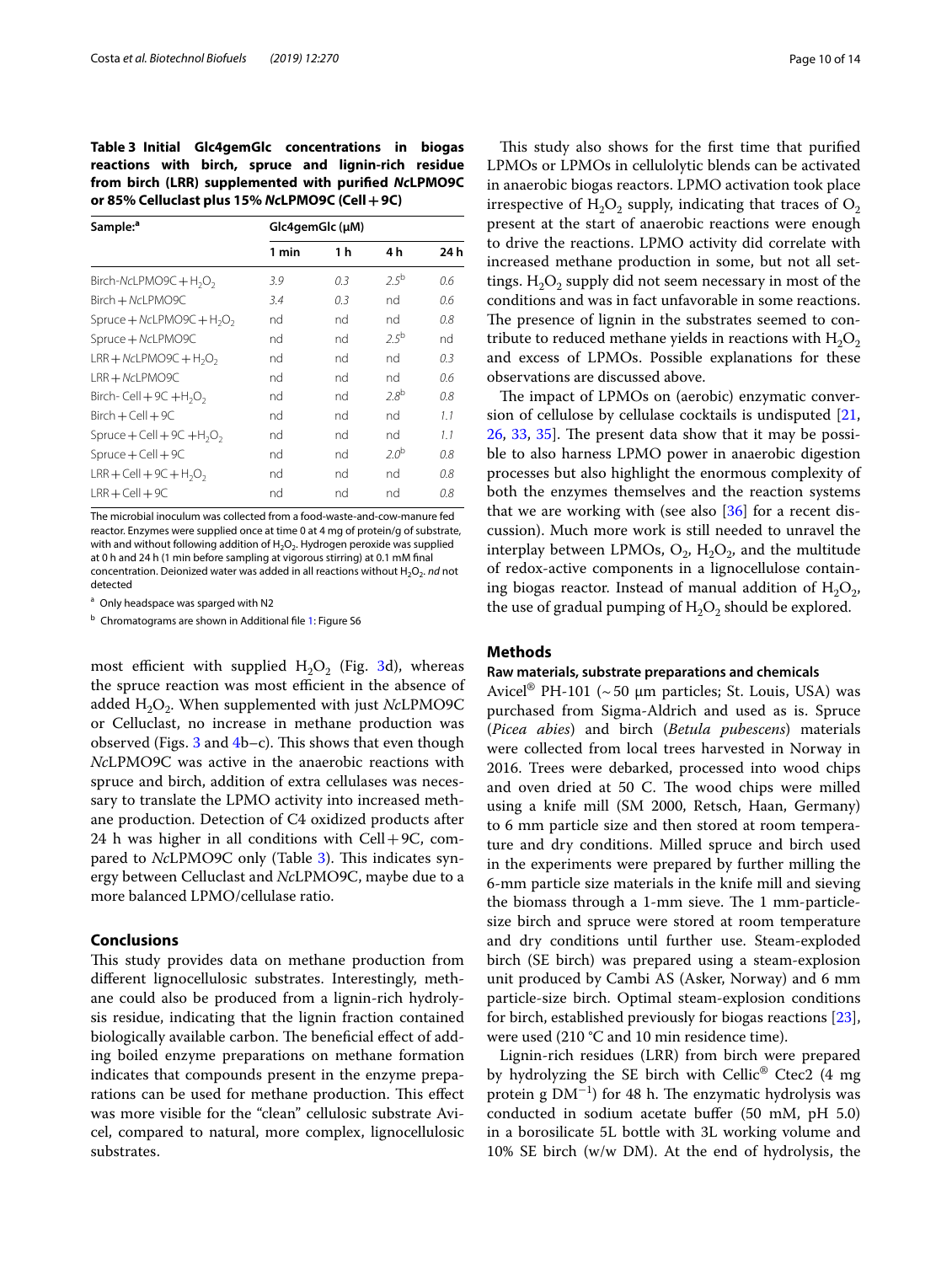hydrolysate, including insoluble residues, was transferred and split into large centrifuge containers and spun down at 15,900*g* for 15 min (Beckman Coulter, Avanti J-26S XP; Brea, CA, USA). Supernatants containing hydrolysate were disposed and the insoluble pellet was washed at least fve times by adding deionized water and repeating the centrifugation process and supernatant disposal. Washed insoluble residues were pooled together and kept under 30 °C with ventilation until no visible liquid was present (approximately 48 h). The residues were then moved to room-temperature to fnish air-drying for at least 5 days. The dried LRR was pulverized by a mortar and pestle and sieved to pass a 1-mm sieve. The ligninrich materials were stored at room-temperature and dry conditions.

Dry matter and volatile solids of all materials were determined according to standard method [[37\]](#page-13-3). Avicel was considered to have a 100% (w/w) VS. DM and VS for the lignocellulosic materials are shown in Table [2.](#page-2-1)

Other chemicals included in this study were purchased from Sigma-Aldrich unless specifed otherwise.

#### **Composition analysis**

The chemical composition of the lignocellulosic materials was determined according to the sulfuric-acid hydrolysis standard method by NREL [\[38\]](#page-13-4). (Table [2](#page-2-1)). Monosaccharides from composition analysis were detected by High-Performance Anion-exchange Chromatography (HPAEC) using a Dionex ICS 3000 system (Dionex, Sunnivale, CA, USA) equipped with a CarboPac PA1 column operated at 30 °C and with a pulsed amperometric detector (PAD). Sugars were eluted isocratically with 1 mM KOH at 0.25 mL min $^{-1}$  flow rate. For analysis of syringylpropane and guaiacylpropane  $^1\text{H-}^{13}\text{C}$  heteronuclear single quantum coherence (HSQC) nuclear magnetic resonance (NMR) analysis was applied, as described in detail previously [[25\]](#page-12-22).

#### <span id="page-10-0"></span>**Enzyme preparations**

Cellic® CTec2 and Celluclast 1.5L were provided by Novozymes A/S (Bagsværd, Denmark). An LPMO from *Neurospora crassa* (*Nc*LPMO9C) was expressed and purifed as described by Müller et al. [\[21](#page-12-17)]. Protein concentrations in all enzyme preparations was determined using the Bio-Rad Protein Assay (Bio-Rad, USA), which is based on the Bradford method [\[39](#page-13-5)], using Bovine Serum Albumin (BSA) as standard. Cellic Ctec2 contained 109 mg/mL protein while Celluclast contained 26.7 mg/ mL. A mixture with 85% Celluclast 1.5L and 15% purifed *Nc*LPMO9C (Cell+9C) was prepared based on protein ratio and used where needed. Boiled enzymes were prepared by incubating the enzymes at 100 °C for at least 15 min.

#### **Microbial inoculums**

A mesophilic microbial inoculum was utilized in all experiments. The inoculum was collected from a fullscale continuously stirred tank reactor (CSTR) running with food waste and cow manure at 37 °C. Inoculums were sieved to pass a 1-mm sieve and pre-incubated for at least 7 days at 37 °C to lower the level of endogenous biogas release. The volatile solid content of the inoculum was 1.5% (w/w, based on wet weight) and the pH was approximately 7.8. Previous analyses of this inoculum have shown that the total nitrogen content is 1.0 g/L and that the C/N ratio is 11.6  $[40]$  $[40]$ .

#### <span id="page-10-1"></span>**Small‑scale biogas reactions**

Biogas reactions were carried out in 50 mL serum bottles at 30 mL working volume. The inoculum volume was 5 mL for all samples and the inoculum-substrate ratio was 1:1 (VS:VS). Substrates and deionized water were added to each bottle separately to reach a total volume of 30 mL and achieve a fnal substrate concentration of 2.3 g  $VS/L$ . The starting pH was corrected to 7.0 with 0.1 M HCl in all reactions. The serum bottles were sealed with a rubber septum and a crimped aluminum ring. Headspaces were then fushed with nitrogen gas for at least 3 min with venting, replacing the air with nitrogen. Any overpressure was released afterwards before incubation. Bottles were incubated at 37 °C at 100 RPM in a shaker (Multitron Standard, Infors HT, Switzerland) for 40 days. Control reactions included inoculum-only biogas reactions.

Enzymes (native and boiled) were injected once at 4 mg protein per gram of substrate (DM) after the bottles had been incubated at 37 °C for 5 min, resulting in a fnal protein concentration of 9.2 mg/L or 1.5 mg nitrogen/L. This was a negligible addition of nitrogen compared to the nitrogen supplied with the inoculum (1.0  $g/L \times 5/30 = 0.17$  g/L). Bottles were vigorously stirred by hand after enzyme addition for 3 s.  $H_2O_2$  was added 1 min after enzyme addition at 0.1 mM fnal concentration, and again at 24 h, 48 h and 72 h. Deionized water was always added at the same volume as  $H_2O_2$  to conditions without  $H_2O_2$  supply. All biogas experiments were conducted in duplicate.

#### **Biogas analysis and calculation**

The biogas composition of all reactions was monitored over 40 days. Overpressure in the headspace was measured periodically by a digital pressure transducer (GMH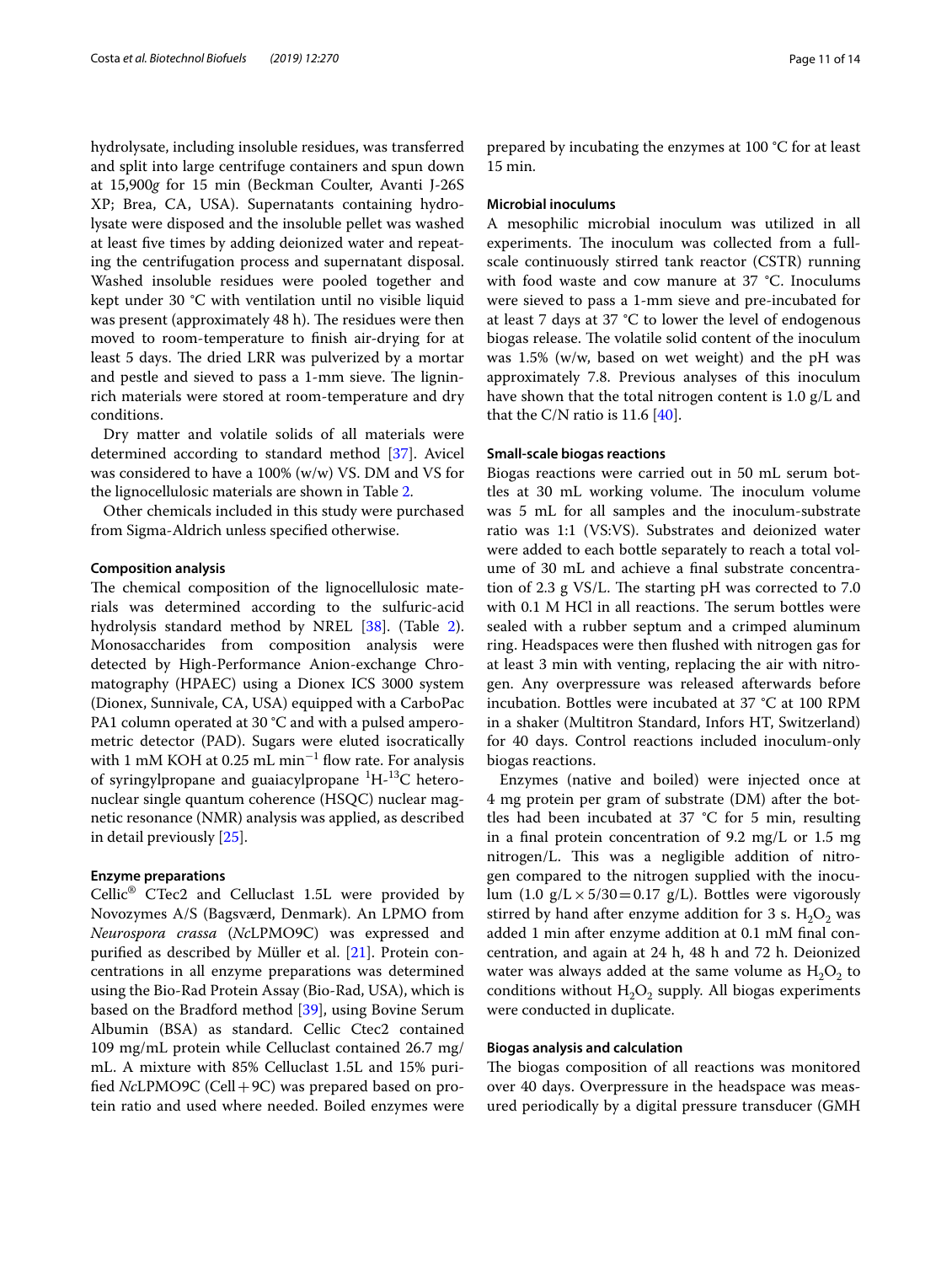3161, Greisinger Electronic, Germany) and biogas analysis was conducted when overpressure was at least around 70 kPa in the bottles. The biogas composition was assessed using a gas chromatograph (3000 Micro GC, Agilent Technologies, USA) equipped with a thermal conductivity detector (TCD), allowing detection of methane, carbon-dioxide and nitrogen gas. Overpressure in the headspace was released after GC analysis when necessary. Methane and carbon dioxide concentrations were calculated by combining the GC values with the measured overpressure and the headspace volume of the bottles, using the ideal gas law. Methane accumulation is reported at standard temperature and pressure (0 °C and 1 atm) after subtracting endogenous biogas production from the inoculum-only control reactions.

#### **Analysis of oxidized products**

Additional reactions set up exactly as described in ["Small-scale biogas reactions](#page-10-1)" section (i.e., with the same inoculum), were run for the purpose of analyzing the formation of the LPMO product 4-keto-cellobiose (Glc4gemGlc). These reactions were run for  $24$  h. The frst test included Avicel as the sole substrate and Cellic® Ctec2, Celluclast or purifed *Nc*LPMO9C as enzymes. The experimental layout is shown in Table [1](#page-2-0). Samples with an aerobic headspace (no nitrogen fushing) were also included in this test. The second test included birch, spruce and LRR as substrates and purifed *Nc*LPMO9C and the Cell $+9C$  blend as enzymes. The experimental layout is shown in Table [3](#page-9-0). Control reactions with boiled enzymes, inoculum alone or inoculum plus substrate only were included for the first test.  $H_2O_2$  or deionized water were added twice to reactions, at 0 h and 24 h (1 min before sampling at vigorous stirring).

Sampling was carried out by collecting  $300 \mu L$  of the suspension with a syringe through the septum after 1 min, 1 h, 4 h and 24 h of reaction. Aliquots were transferred to 1.5 mL tubes and kept on ice at all times, unless indicated otherwise. Aliquots were centrifuged for 3 min at  $21,000g$  (Thermo Scientific) and  $4^{\circ}$ C to separate solid and liquid fractions. Approximately  $150 \mu L$  of supernatant was transferred to 96-well filter plates with 0.45  $\mu$ m porosity (Thermo Scientific) and vacuum-filtered. The filtered aliquots were transferred to chromatography vials. Glc4gemGlc was detected by HPAEC using a Dionex ICS 5000 system (Dionex, Sunnivale, CA, USA) equipped with a CarboPac PA1 column at 30 °C and pulsed amperometric detection (PAD). Oxidized oligosaccharides were separated as a gradient was applied with increasing concentration of sodium acetate, as previously described by Westereng et al. [\[41](#page-13-7)]. Glc4gemGlc standards were prepared by using *Nc*LPMO9C and cellopentaose as described by Müller et al. [\[21](#page-12-17)].

#### **Supplementary information**

**Supplementary information** accompanies this paper at [https://doi.](https://doi.org/10.1186/s13068-019-1611-8) [org/10.1186/s13068-019-1611-8.](https://doi.org/10.1186/s13068-019-1611-8)

<span id="page-11-0"></span>**Additional fle 1: Figure S1**. (A) Chromatogram of soluble fractions of anaerobic digestion reactions with Avicel supplemented with purifed *NcLPMO9C* as well as H<sub>2</sub>O<sub>2</sub>. Samples were taken initially in reactions supplemented with purified *NcLPMO9C*, after addition of H<sub>2</sub>O<sub>2</sub> or H<sub>2</sub>O. Shoulder peaks representing Glc4gemGlc, seen in reactions with *Nc*LPMO9C only, are highlighted by the dashed lines. (B) Chromatogram of a standard sample (0.001 g / L) obtained after treating cellopentaose with *Nc*LPMO9C, run together with other samples. **Figure S2**. Rate of methane accumulation during anaerobic digestion of Avicel with addition of enzymes Cellic Ctec2 (A), Celluclast (B), *Nc*LPMO9C (C) and a blend of 85 % Celluclast and 15 % *Nc*LPMO9C (D). Enzymes were supplied once at day 0 at 4 mg of protein per gram of substrate, with or without following addition of  $H_2O_2$ , as indicated in the fgure. Hydrogen peroxide was supplied at 0h, 24h, 48h and 72h at 0.1 mM fnal concentration. Deionized water was added in all reactions without  $H_2O_2$ . Control reactions with boiled enzyme are also shown. Methane release by the inoculum methane was subtracted from all samples prior to calculation of methane production. The curves represent the average of two separate experiments. **Figure S3**. Rate of methane accumulation during anaerobic digestion of birch with addition of enzymes Cellic Ctec2 (A), Celluclast (B), *Nc*LPMO9C (C) and a blend of 85 % Celluclast and 15 % *Nc*LPMO9C (D). Enzymes were supplied once at day 0 at 4 mg of protein per gram of substrate, with or without following addition of  $H_2O_2$ , as indicated in the figure. Hydrogen peroxide was supplied at 0h, 24h, 48h and 72h at 0.1 mM fnal concentration. Deionized water was added in all reactions without  $H_2O_2$ . Control reactions with boiled enzyme are also shown. Methane release by the inoculum methane was subtracted from all samples prior to calculation of methane production. The curves represent the average of two separate experiments. **Figure S4**. Rate of methane accumulation during anaerobic digestion of spruce with addition of enzymes Cellic Ctec2 (A), Celluclast (B), *Nc*LPMO9C (C) and a blend of 85 % Celluclast and 15 % *Nc*LPMO9C (D). Enzymes were supplied once at day 0 at 4 mg of protein per gram of substrate, with or without following addition of  $H_2O_2$ , as indicated in the figure. Hydrogen peroxide was supplied at 0h, 24h, 48h and 72h at 0.1 mM fnal concentration. Deionized water was added in all reactions without  $H_2O_2$ . Control reactions with boiled enzyme are also shown. Methane release by the inoculum methane was subtracted from all samples prior to calculation of methane production. The curves represent the average of two separate experiments. **Figure S5**. Rate of methane accumulation during anaerobic digestion of lignin-rich residue from birch (LRR) with addition of enzymes Cellic Ctec2 (A), Celluclast (B), *Nc*LPMO9C (C) and a blend of 85 % Celluclast and 15 % *Nc*LPMO9C (D). Enzymes were supplied once at day 0 at 4 mg of protein per gram of substrate, with or without following addition of  $H_2O_2$ , as indicated in the fgure. Hydrogen peroxide was supplied at 0h, 24h, 48h and 72h at 0.1 mM fnal concentration. Deionized water was added in all reactions without H<sub>2</sub>O<sub>2</sub>. Control reactions with boiled enzyme are also shown. Methane release by the inoculum methane was subtracted from all samples prior to calculation of methane production. The curves represent the average of two separate experiments. **Figure S6.** Control reactions showing cumulative methane production during anaerobic digestion of Bovine Serum Albumin (BSA) with and without addition of  $H_2O_2$  (methane production from inoculum-only has been subtracted). As for all the other reactions with enzyme addition, the load of protein at day 0 was 9.2 mg/L of protein.  $H_2O_2$  was supplied at 0h, 24h, 48h and 72h at 0.1 mM final concentration. Deionized water was added in all reactions without  $H_2O_2$ . The methane production was divided by the same amount of substrate (0.07 g VS) used in all reactions with lignocellulosic substrates for direct comparison. The curves represent the average of two separate experiments. **Figure S7**. (A) Chromatogram of soluble fractions of anaerobic digestion reactions with birch and spruce, supplemented with purifed *Nc*LPMO9C or the blend of 85 % Celluclast and 15 % *NcLPMO9C* (Cell+9C) as well as H<sub>2</sub>O<sub>2</sub> or H<sub>2</sub>O, under anaerobic conditions. The samples shown were taken after 4h of incubation from reactions. Peaks representing Glc4gemGlc for this run are highlighted by the dashed lines. (B) Chromatogram of a standard sample (0.001 g / L) obtained after treating cellopentaose with *Nc*LPMO9C.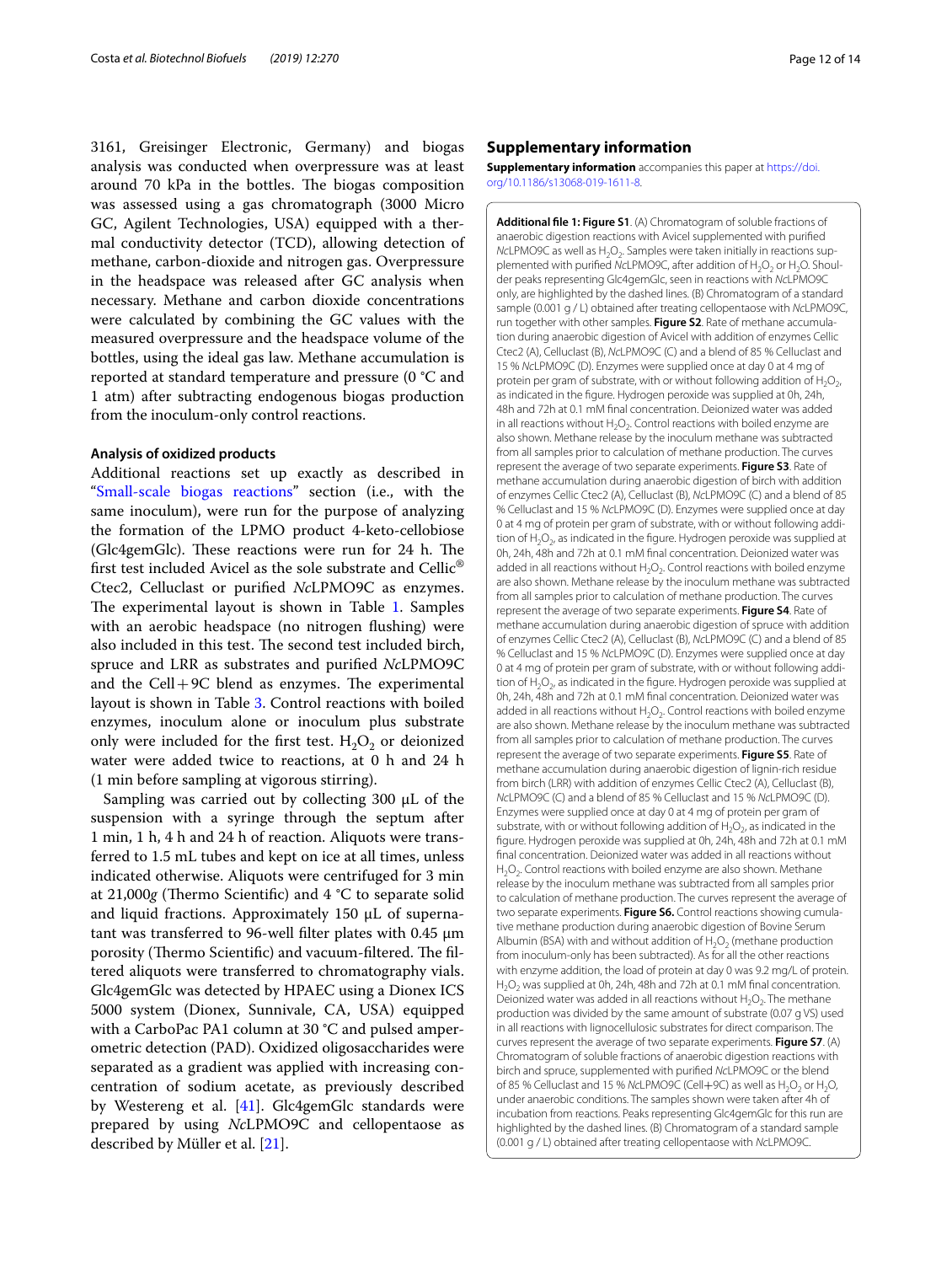#### **Abbreviations**

Cell+9C: 85% Celluclast plus 15% *Nc*LPMO9C blend (protein ratio); DM: dry matter; Glc4gemGlc: 4-hydroxy-β-D-xylo-hexopyranosyl-(1→4)-β-Dglucopyranosyl; HPAEC: high-performance anion exchange chromatography; HPLC: high-performance liquid chromatography; LPMO: lytic polysaccharide monooxygenase; LRR: lignin-rich residue from birch; SE: steam-explosion; VS: volatile-solids.

#### **Acknowledgements**

We thank Martin Østensen for carrying out the compositional analysis of the spruce material and Sebastian Bing for providing the biogas inoculum.

#### **Authors' contributions**

TC, VE and SJH conceived the study. TC set-up and carried out all the experimental work, collected process data and samples and analyzed all samples. TC wrote the initial draft of the manuscript, while VE and SJH reviewed and edited subsequent versions of the manuscript. All authors read and approved the fnal manuscript.

#### **Funding**

This work was fnancially supported by the Research Council of Norway, project numbers 243950 (BioLiGas) & 270038 (NorBioLab).

#### **Availability of data and materials**

Additional data are available from the corresponding author on reasonable request.

**Ethical approval and consent to participate** Not applicable.

#### **Consent for publication**

Not applicable.

#### **Competing interests**

The authors declare that they have no competing interests.

Received: 3 July 2019 Accepted: 6 November 2019

#### **References**

- <span id="page-12-0"></span>1. Scarlat N, Dallemand J-F, Fahl F. Biogas: developments and perspectives in Europe. Renew Energy. 2018;129:457–72.
- <span id="page-12-1"></span>2. De Clercq D, Wen Z, Gottfried O, Schmidt F, Fei F. A review of global strategies promoting the conversion of food waste to bioenergy via anaerobic digestion. Renew Sustain Energy Rev. 2017;79:204–21.
- <span id="page-12-2"></span>3. Kabir MM, Forgács G, Sárvári Horváth I. Biogas from lignocellulosic materials. In: Karimi K, editor. Lignocellulose-Based Bioproducts. Cham: Springer International Publishing; 2015. p. 207–51.
- <span id="page-12-3"></span>4. MacLellan J, Chen R, Kraemer R, Zhong Y, Liu Y, Liao W. Anaerobic treatment of lignocellulosic material to co-produce methane and digested fber for ethanol biorefning. Biores Technol. 2013;130:418–23.
- <span id="page-12-19"></span>5. Zheng Y, Zhao J, Xu F, Li Y. Pretreatment of lignocellulosic biomass for enhanced biogas production. Prog Energy Combust Sci. 2014;42:35–53.
- <span id="page-12-4"></span>6. Ben Yahmed N, Jmel MA, Ben Alaya M, Bouallagui H, Marzouki MN, Smaali I. A biorefnery concept using the green macroalgae *Chaetomorpha linum* for the coproduction of bioethanol and biogas. Energy Convers Manage. 2016;119:257–65.
- <span id="page-12-5"></span>7. Sannigrahi P, Ragauskas AJ. Characterization of fermentation residues from the production of bio-ethanol from lignocellulosic feedstocks. J Biobased Mater Bioenergy. 2011;5(4):514–9.
- <span id="page-12-6"></span>8. Himmel ME, Ding S-Y, Johnson DK, Adney WS, Nimlos MR, Brady JW, et al. Biomass recalcitrance: engineering plants and enzymes for biofuels production. Science. 2007;315(5813):804.
- <span id="page-12-7"></span>9. Bissaro B, Várnai A, Røhr ÅK, Eijsink VGH. Oxidoreductases and reactive oxygen species in conversion of lignocellulosic biomass. Microbiol Mol Biol Rev. 2018;82(4):e00029-18.
- 10. Meier KK, Jones SM, Kaper T, Hansson H, Koetsier MJ, Karkehabadi S, et al. Oxygen activation by cu lpmos in recalcitrant carbohydrate polysaccharide conversion to monomer sugars. Chem Rev. 2018;118(5):2593–635.
- <span id="page-12-8"></span>11. Chylenski P, Bissaro B, Sørlie M, Røhr ÅK, Várnai A, Horn SJ, et al. Lytic polysaccharide monooxygenases in enzymatic processing of lignocellulosic biomass. ACS Catal. 2019;9(6):4970–91.
- <span id="page-12-9"></span>12. Vaaje-Kolstad G, Westereng B, Horn SJ, Liu Z, Zhai H, Sørlie M, et al. An oxidative enzyme boosting the enzymatic conversion of recalcitrant polysaccharides. Science. 2010;330(6001):219–22.
- 13. Harris PV, Welner D, McFarland KC, Re E, Navarro Poulsen J-C, Brown K, et al. Stimulation of lignocellulosic biomass hydrolysis by proteins of glycoside hydrolase family 61: structure and function of a large, enigmatic family. Biochemistry. 2010;49(15):3305–16.
- <span id="page-12-10"></span>14. Westereng B, Cannella D, Wittrup Agger J, Jørgensen H, Larsen Andersen M, Eijsink VGH. Enzymatic cellulose oxidation is linked to lignin by longrange electron transfer. Sci Rep. 2015;5:18561.
- <span id="page-12-11"></span>15. Horn SJ, Vaaje-Kolstad G, Westereng B, Eijsink VGH. Novel enzymes for the degradation of cellulose. Biotechnol Biofuels. 2012;5:45.
- <span id="page-12-12"></span>16. Bissaro B, Røhr ÅK, Müller G, Chylenski P, Skaugen M, Forsberg Z, et al. Oxidative cleavage of polysaccharides by monocopper enzymes depends on H<sub>2</sub>O<sub>2</sub>. Nat Chem Biol. 2017;13:1123.
- <span id="page-12-13"></span>17. Müller G, Chylenski P, Bissaro B, Eijsink VGH, Horn SJ. The impact of hydrogen peroxide supply on LPMO activity and overall saccharifcation efficiency of a commercial cellulase cocktail. Biotechnol Biofuels. 2018;11(1):209.
- <span id="page-12-14"></span>18. Hangasky JA, lavarone AT, Marletta MA. Reactivity of  $O_2$  versus H<sub>2</sub>O<sub>2</sub> with polysaccharide monooxygenases. Proc Natl Acad Sci. 2018;115(19):4915.
- <span id="page-12-15"></span>19. Parawira W. Enzyme research and applications in biotechnological intensifcation of biogas production. Crit Rev Biotechnol. 2012;32(2):172–86.
- <span id="page-12-16"></span>20. Mao C, Feng Y, Wang X, Ren G. Review on research achievements of biogas from anaerobic digestion. Renew Sustain Energy Rev. 2015;45:540–55.
- <span id="page-12-17"></span>21. Müller G, Várnai A, Johansen KS, Eijsink VGH, Horn SJ. Harnessing the potential of LPMO-containing cellulase cocktails poses new demands on processing conditions. Biotechnol Biofuels. 2015;8(1):187.
- <span id="page-12-18"></span>22. ToolBox E. Oxygen—solubility in fresh water and sea water 2005. [https://](https://www.engineeringtoolbox.com/oxygen-solubility-water-d_841.html) [www.engineeringtoolbox.com/oxygen-solubility-water-d\\_841.html](https://www.engineeringtoolbox.com/oxygen-solubility-water-d_841.html).
- <span id="page-12-20"></span>23. Vivekanand V, Olsen EF, Eijsink VGH, Horn SJ. Efect of diferent steam explosion conditions on methane potential and enzymatic saccharifcation of birch. Biores Technol. 2013;127:343–9.
- <span id="page-12-21"></span>24. Bauer A, Lizasoain J, Theuretzbacher F, Agger JW, Rincón M, Menardo S, et al. Steam explosion pretreatment for enhancing biogas production of late harvested hay. Biores Technol. 2014;166:403–10.
- <span id="page-12-22"></span>25. Mulat DG, Dibdiakova J, Horn SJ. Microbial biogas production from hydrolysis lignin: insight into lignin structural changes. Biotechnol Biofuels. 2018;11(1):61.
- <span id="page-12-23"></span>26. Eibinger M, Ganner T, Bubner P, Rošker S, Kracher D, Haltrich D, et al. Cellulose surface degradation by a lytic polysaccharide monooxygenase and its effect on cellulase hydrolytic efficiency. J Biol Chem. 2014;289(52):35929–38.
- <span id="page-12-24"></span>27. Dimarogona M, Topakas E, Olsson L, Christakopoulos P. Lignin boosts the cellulase performance of a GH-61 enzyme from Sporotrichum thermophile. Biores Technol. 2012;110:480–7.
- <span id="page-12-25"></span>28. Kracher D, Scheiblbrandner S, Felice AKG, Breslmayr E, Preims M, Ludwicka K, et al. Extracellular electron transfer systems fuel cellulose oxidative degradation. Science. 2016;352(6289):1098.
- <span id="page-12-26"></span>29. Tamaru Y, Yoshida M, Eltis LD, Goodell B. Multiple iron reduction by methoxylated phenolic lignin structures and the generation of reactive oxygen species by lignocellulose surfaces. Int J Biol Macromol. 2019;128:340–6.
- <span id="page-12-27"></span>30. Scott BR, Huang HZ, Frickman J, Halvorsen R, Johansen KS. Catalase improves saccharifcation of lignocellulose by reducing lytic polysaccharide monooxygenase-associated enzyme inactivation. Biotech Lett. 2016;38(3):425–34.
- <span id="page-12-28"></span>31. Ma J, Frear C, Wang Z-w, Yu L, Zhao Q, Li X, et al. A simple methodology for rate-limiting step determination for anaerobic digestion of complex substrates and effect of microbial community ratio. Bioresour Technol. 2013;134:391–5.
- <span id="page-12-29"></span>32. Mulat DG, Huerta SG, Kalyani D, Horn SJ. Enhancing methane production from lignocellulosic biomass by combined steam-explosion pretreatment and bioaugmentation with cellulolytic bacterium *Caldicellulosiruptor bescii*. Biotechnol Biofuels. 2018;11(1):19.
- <span id="page-12-30"></span>33. Chylenski P, Petrović DM, Müller G, Dahlström M, Bengtsson O, Lersch M, et al. Enzymatic degradation of sulfte-pulped softwoods and the role of LPMOs. Biotechnol Biofuels. 2017;10(1):177.